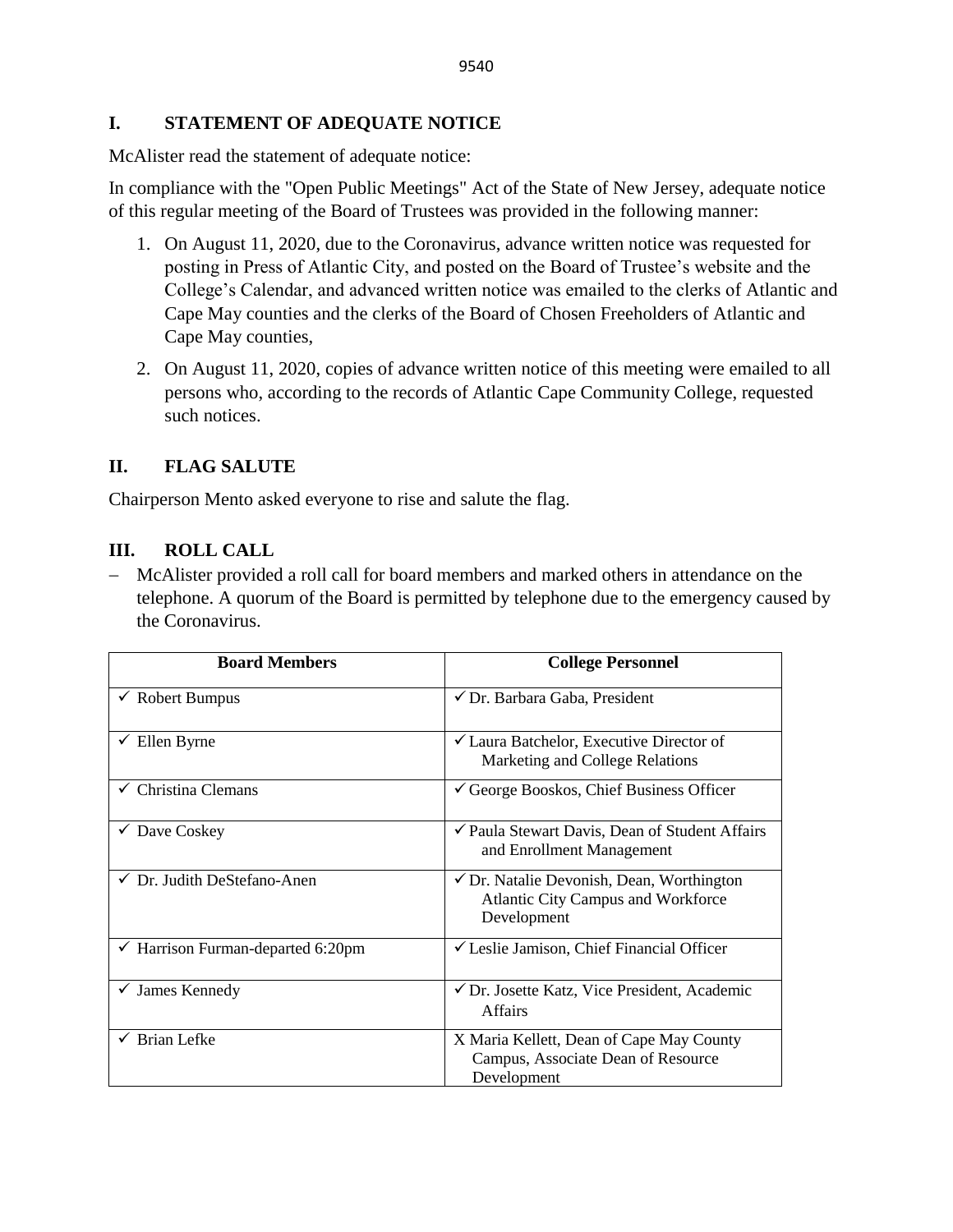| <b>Board Members</b>                                                       | <b>College Personnel</b>                                                                             |  |  |
|----------------------------------------------------------------------------|------------------------------------------------------------------------------------------------------|--|--|
| $\checkmark$ Maria K. Mento                                                | √ John Piazza, Chief Information Officer                                                             |  |  |
| $\checkmark$ Daniel Money                                                  | $\checkmark$ Jean McAlister, Board Secretary, Chief of<br>Staff, and Dean of Resource Development    |  |  |
| $\checkmark$ Valerie Myland                                                | √ Dr. Vanessa O'Brien-McMasters, Dean,<br>Institutional Research, Planning &<br><b>Effectiveness</b> |  |  |
| $\checkmark$ Donald J. Parker                                              | ✓ Mickey Trageser, Executive Director, Human<br><b>Resources</b>                                     |  |  |
| $\checkmark$ Maria Ivette Torres                                           | <b>Legal Counsel</b><br>√ Lou Greco, Esq., Board Solicitor                                           |  |  |
| $\checkmark$ Helen Walsh                                                   |                                                                                                      |  |  |
| <b>Public in Attendance</b>                                                | <b>Faculty and Staff in Attendance</b>                                                               |  |  |
| $\checkmark$ Bonnie Lindaw, Chief Financial Officer,<br>County of Atlantic | Emily Smykla, Office of the President                                                                |  |  |
| X Brittany Smith, Cape May County                                          | Dr. Denise Coulter, Dean of Liberal Studies                                                          |  |  |
|                                                                            | Dan Sweeney, Security                                                                                |  |  |
|                                                                            | Mildred Ciraolo, Retired Library Specialist                                                          |  |  |

# **IV. CALL TO ORDER**

− Chairperson Mento called the meeting to order at 6:00pm.

# **V. PRESIDENT'S REPORT**

Dr. Gaba highlighted the following items from the President's Report:

# **Overview**

− Our region has been significantly hard hit with unemployment in both Atlantic and Cape May counties, with Atlantic County at 34.3%, Atlantic City at 46.6%, and Cape May County at 20%. These are *staggering statistics*, and it is important to note that many of the unemployed are our current and potential students. Trustees are well aware of these factors, and the impact on enrollment.

# **Campus Reopening Plan**

- − The Fall Semester opens on August 31. The college submitted our Restart Plan to the Office of the Secretary of Higher Education (OSHE) for review.
- − Most classes are being offered in online, live online, and hybrid formats, with only nursing, aviation, and culinary labs being held on campus.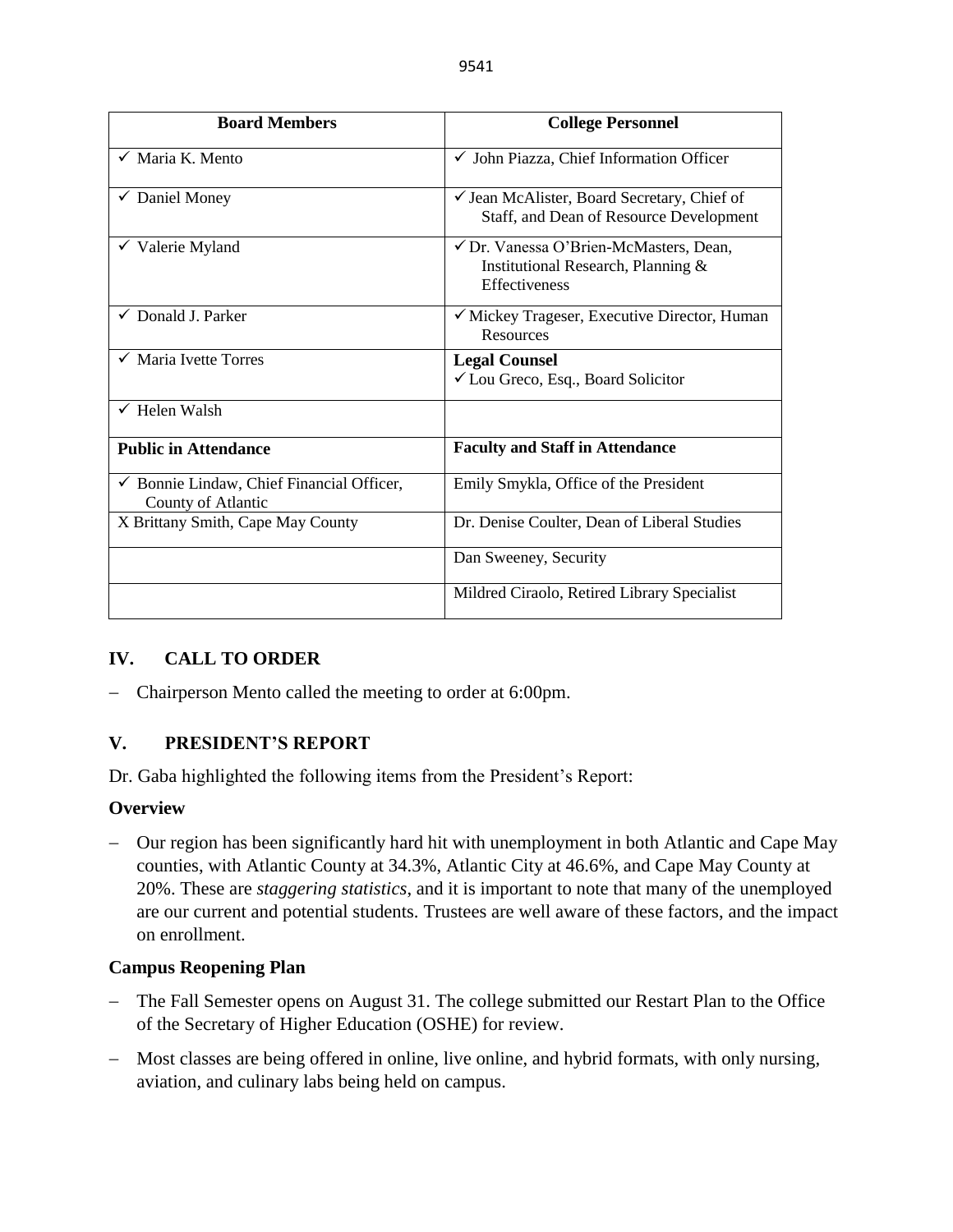- − The Laptop Loaner Program is being continued for students with the addition of home internet service through Verizon. This will ensure that students who do not have a computer and/or internet at home will have the technology they need to succeed this semester. This is being funded through CARES Act.
- − Physical safety measures have been implemented including installation of plexiglass, and signage on our mask requirement and social distancing.
- − Employees have been working remotely since March, and are now beginning to return to campus in a phased-in approach. Employees completed a Return to Campus orientation that offered an overview of new processes and best practices for safety. Staff are splitting time between remote and on-campus work in order to allow for a lower population density on campus.
- − Before entering campus, employees, students, and visitors are required to complete a Health Assessment form.
- − The website is updated with new information as it becomes available, and Dr. Gaba continues to send regular communication to faculty, staff, and students.

# **Legislative Advocacy**

− Dr. Gaba continues to meet with our legislatures to advocate for restored funding of community colleges. Dr. Gaba recently met with Senator Michael Testa to advocate for restored state funding. She also met with Congressman Jeff Van Drew to request his assistance for additional federal funding.

# **Grants and Contracts**

# *CARES Act*

− To date the college has received \$3,530,276 in relief funds from state and federal government because of the CARES Act. These funds to not provide any new operating aid but rather support of remote learning and COVID-19 related purchases and staff. This amount does not include the \$1,980,171 in aid to students.

# *Student Support Services (SSS) Program Grant*

- − On August 17, 2020, the United States Department of Education, Office of Postsecondary Education, formally announced that Atlantic Cape's application for the Student Support Services (SSS) Program grant was approved for \$1,740,010 beginning September 1, 2020 through August 31, 2025. The program will serve 200 at risk students annually through counseling, academic advising, individualized tutoring, career planning, financial literacy training, cultural activities, and four-year college and university campus tours.
- − The SSS program has assisted more than 5,000 students since 1994, serving as a catalyst in providing and promoting academic and career success and outlining a pathway of opportunity upon graduation.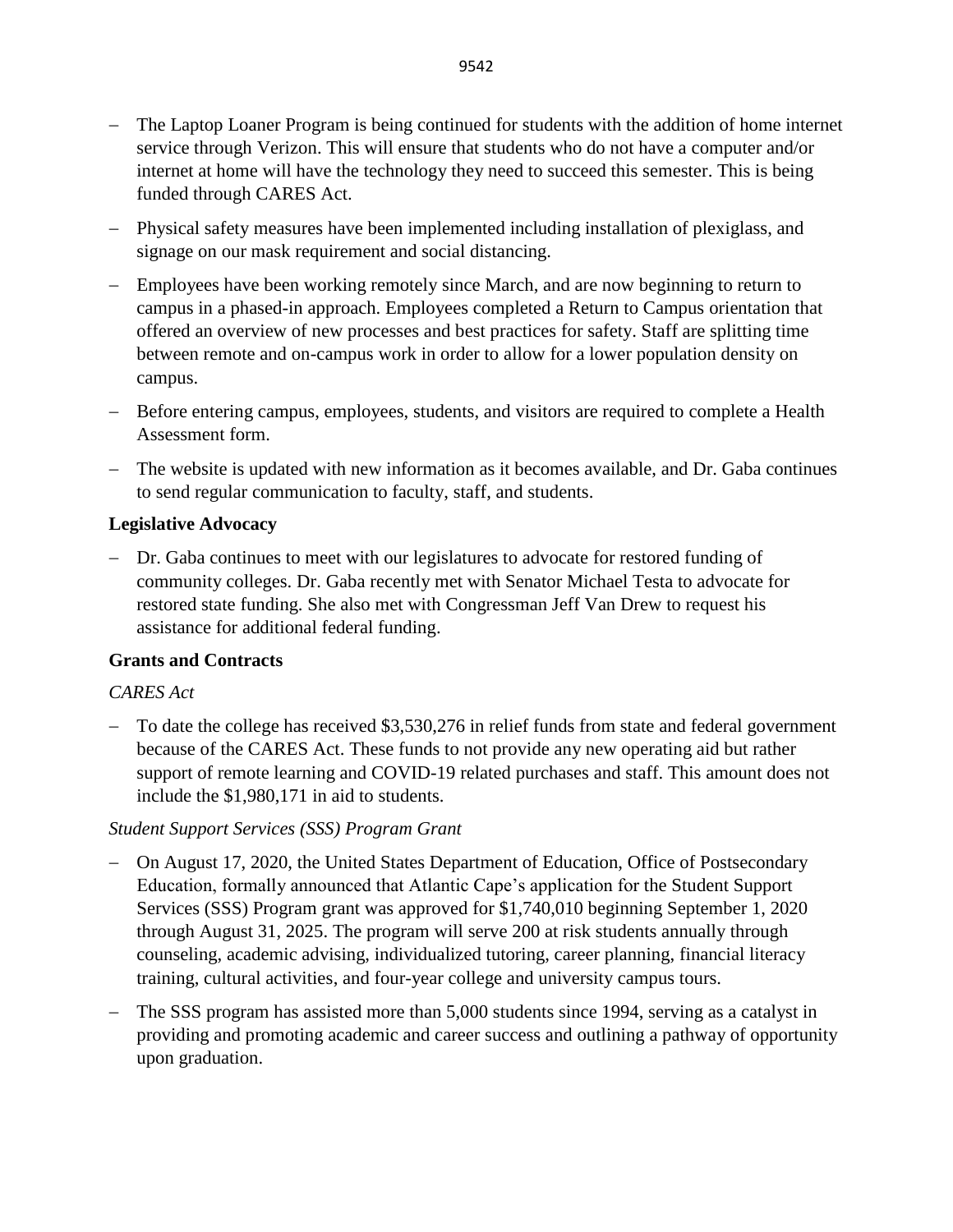## **Student Support**

#### *Academic Orientation*

- − Academic Orientation sessions on *How to be Successful in a Remote Learning Environment* were offered to registered students via Zoom. The workshop was developed by the *Center for Teaching and Learning Excellence*. Nearly 100 students attended with additional sessions planned.
- − Plans are underway to offer assistance for students in remote science courses 7 days a week. [Sciencehelp@atlantic.edu](mailto:Sciencehelp@atlantic.edu) has been setup to offer students an additional method for seeking assistance.

## *Virtual Student Orientation*

− The College has partnered with Innovative Educators to develop our first virtual, interactive orientation, *"Go2Orientation".* The new platform provides students with an ADA accessible program that fosters engagement and connection that they can explore at their pace. Students also have access to over 50 student success workshops, Title IX content, and videos. The workshops are available with captioning in English and Spanish.

## **Public Relations and Marketing**

- − Raising awareness about the college continues to be an important goal as we move forward especially during these challenging times. Dr. Gaba was interviewed by Mayor Marty Small on his weekly radio show and an Op-Ed appeared in the local press emphasizing the college's affordability and suggested to parents and students to consider attending college closer to home during the pandemic.
- − Marketing began aggressively advertising since May, focusing on TV, social media, and digital. The latest campaign that started at the end of July also included radio. This campaign will run through September 3. The next campaign will target late start classes.

## **Inside the College**

− Mickey Trageser, Executive Director of Human Resources, presented, "Atlantic Cape's Reopening Plan."

*Secretary's Note-The President's full monthly report is posted on the Board of Trustees webpage.*

# **VI. COMMENTS FROM THE PUBLIC**

- − Chairperson Mento called for comments from the public on agenda items.
- − None noted.

## **VII. CONSENT RESOLUTONS**

− McAlister read the following consent resolutions.

**Res. #1** Approve: Regular Session Minutes (June 23, 2020)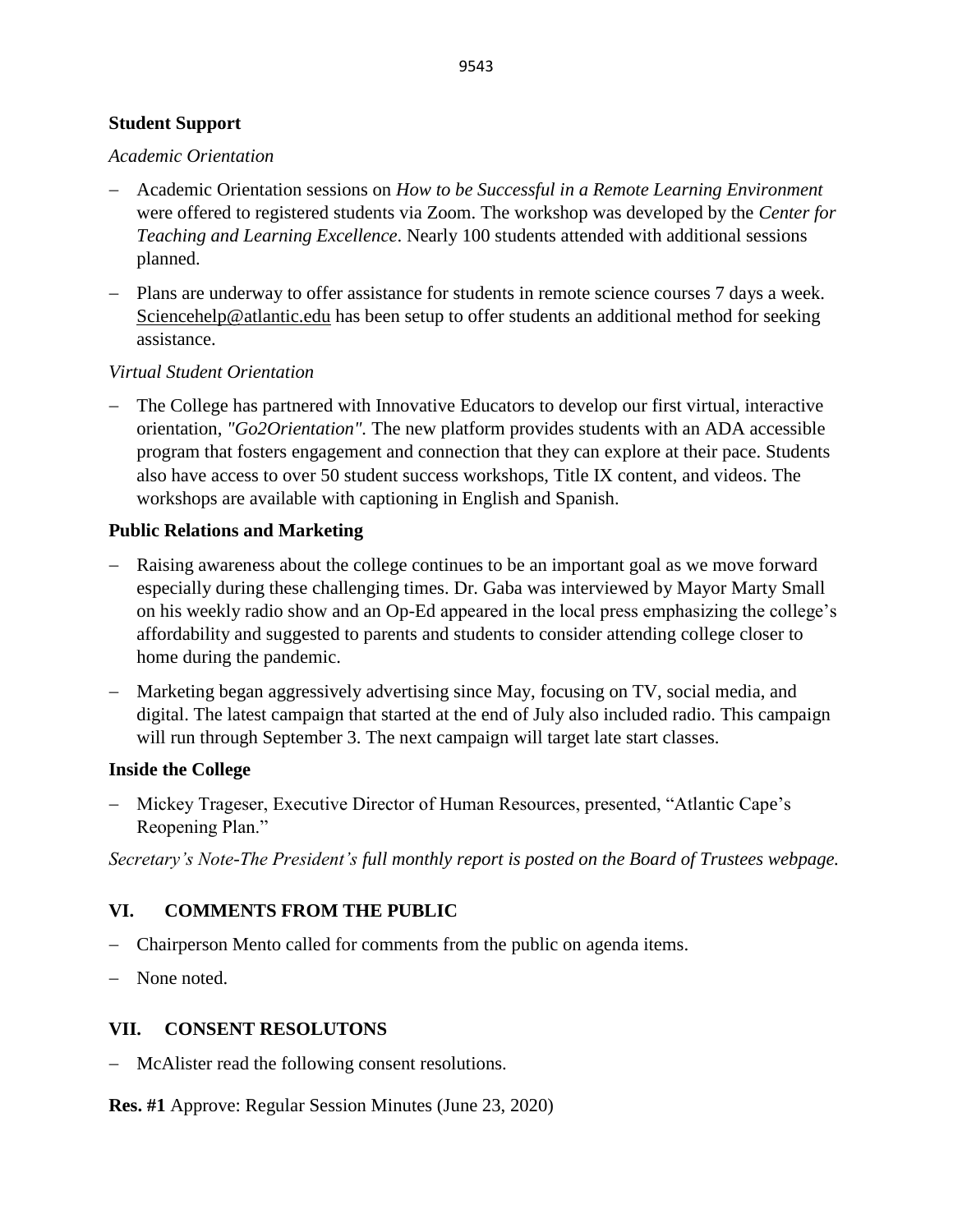#### **Personnel Action**

*Appointments -* **Elizabeth Franchetti**, Senior Clerk, Accounts Payable, effective August 26, 2020, at a salary of \$44,190; **Kasey Dunlap**, temporary Specialist, Financial Aid, effective August 26, 2020 at a salary of \$38,367; **Tasha Rivera**, Specialist, Admissions, effective August 26, 2020, at a salary of \$38,367; **Stephanie Neville**, Assistant Professor-Nursing, effective August 31, 2020, at a salary of \$56,625.

*Sabbatical -* Reclassification of the previously Board-approved sabbatical for **Judith Otterburn-Martinez**, changing it from a full year sabbatical to a half-year sabbatical due to COVID-19.

*Promotion -* **Crista Golden**, promoted from Assistant Bursar to Bursar effective September 1, 2020 at a salary of \$79,000.

#### **Res. #17**

#### **Deferment of Payment of Salary Increase for Exempt Employees**

Deferral of the annual increase to Union Exempt Personnel until October 1, 2020 retroactive to July 1, 2020.

## **Res. #9**

## **Policy Updates**

Reaffirmation of Policy No. 801 *Affirmative Action Equal Opportunity*, the revisions to Policy No. 802 *Employment of Relatives*, and the conversion of Policy No. 848 *Salary Advance* to Procedure No. 804.2.

#### **Res. #10**

## **Policy Adoption**

Adoption of Policy No. 865 *Infectious Disease Control Policy*.

#### **Res. #72 Revised**

#### **Tuition and Fees**

To revise the Tuition and Fee Schedule for FY2021, changing the Course-Related Fees to exclude Remote sections from the Light Technology and Studio Arts Course Fees and including those sections in the Online Course Fee.

**Res. #5**

## **Award of Bids**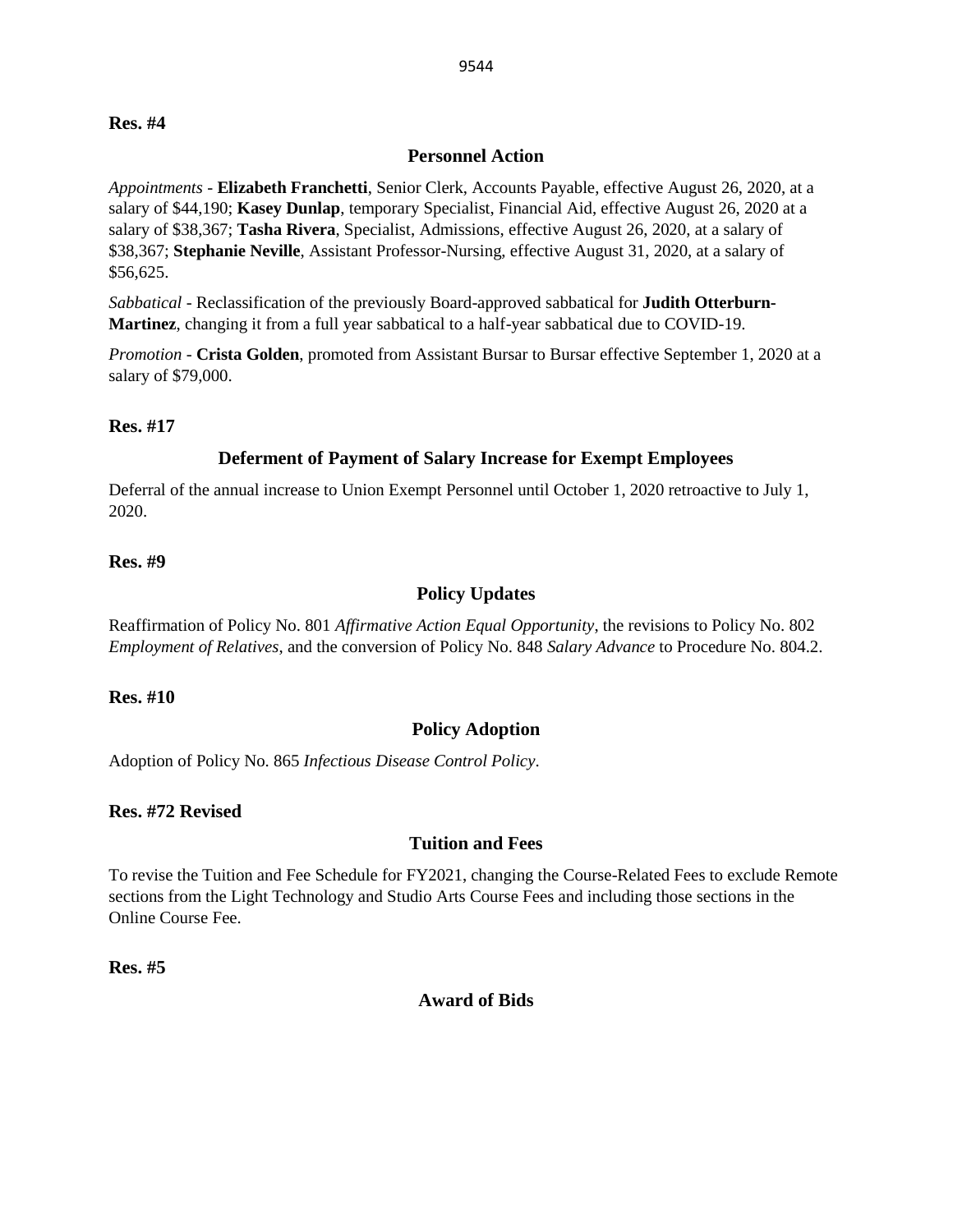| <b>Number</b>      | <b>Item and Vendor Information</b>                                                                                                                                                                     | <b>Amount</b>                   |
|--------------------|--------------------------------------------------------------------------------------------------------------------------------------------------------------------------------------------------------|---------------------------------|
| <b>Bid Ex. 870</b> | MacBook Laptops for Faculty and Staff<br><b>CARES</b> Act Higher Education Emergency<br>Relief Fund - Institutional Portion (Grant<br>Funded)<br>Apple Store for Educational Institution<br>E Commerce | \$76,860.00                     |
| Bid Ex. 871        | Security & Safety Services<br><b>Operational Funds</b><br><b>Johnson Controls</b><br>Horsham, PA                                                                                                       | \$52,094.00                     |
| Bid Ex. 872        | ATI Learning Resources for Nursing Program<br>Perkins (Grant Funded)<br><b>ATI Nursing Education</b><br>Lakewood, Kansas                                                                               | \$100,500.00                    |
| Bid Ex. 873        | <b>Laptops for Remote Staff</b><br><b>CARES</b> Act Higher Education Emergency<br>Relief Fund – Institutional Portion (Grant<br>Funded)<br>Ocean Computer Group<br>Matawan, NJ                         | \$46,127.00                     |
| Bid Ex. 876        | <b>Fixed Wing Aircraft Lease</b><br><b>Academics Departmental Funds</b><br>Christiansen Aviation, Inc.<br>Tulsa, Oklahoma                                                                              | \$26,880.00<br>(Minimum)        |
| RFP 232            | Media Buying<br>Marketing and ACA Operational Funds<br>JL Media<br>Union, NJ                                                                                                                           | \$250,000.00<br>(not to exceed) |
| <b>Bid Ex. 877</b> | Virtual Laboratory Software<br><b>Operational Funds</b><br>Labster Inc.<br>New York, NY                                                                                                                | \$19,200.00                     |
|                    |                                                                                                                                                                                                        | Total \$571,661.00              |

## **Res. #106 Revised**

# **Award of Bids**

To revise Res. #106 *Award of Bids*, noting that the funding source for Bid Exempt 867 is revised from the CARES Act Higher Education Emergency Relief Funds to the Governor's Emergency Education Relief Fund (GEERF).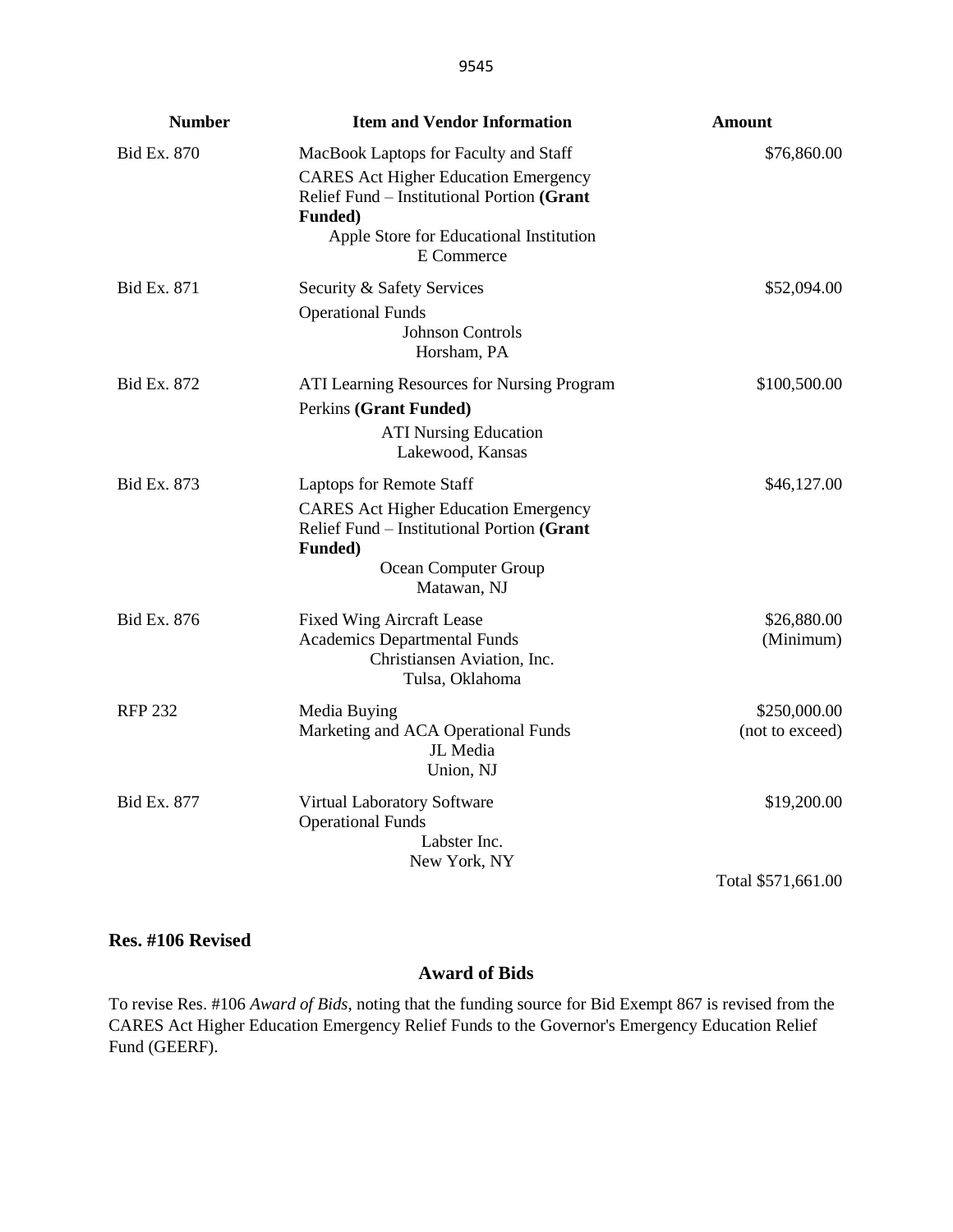## **Resolution Authorizing the Award of a Contract for Legal Services**

To authorize a contract with Marshall Dennehey Warner Coleman & Goggin.

#### **Res. #12**

## **Resolution to Award a Contract for Helicopter Rental**

To authorize a contract with Herlihy Helicopters Inc., DBA Helicopter Flight Services.

#### **Res. #7**

## **National Science Foundation Advanced Technological Education Program**

To submit an application to the National Science Foundation, Advanced Technological Education (ATE) Program, for a competitive grant to develop education of technicians for the high-technology fields that drive our nation's economy, requesting \$600,000 over the grant term of three years (July 1, 2021 – June 30, 2024).

#### **Res. #8**

## **COVID-19 Dislocated Worker Grant Program**

To submit an application to the State of New Jersey Department of Labor and Workforce Development for the COVID-19 Dislocated Worker Grant Program to address the training needs of individuals suffering job loss or substantially reduced hours due to the COVID-19 pandemic, requesting a cost reimbursement grant, with total amount TBD based on number of participants to be served and dollar cost average per participant over a grant term of 12 months (Sept. 1, 2020 – Aug. 31, 2021).

## **Res. #15**

# **Coronavirus Relief Fund (CRF)**

To submit an application to and accept an allocation of \$856,855 from the Office of the Secretary of Higher Education (OSHE) for the Coronavirus Relief Fund (CRF).

**Res. #18** Executive Session

− Trustee Lefke motioned to approve consent resolutions, Trustee Money seconded.

ROLL CALL:

ALL AYES NO NAYS **ABSTENTIONS** Motion carried.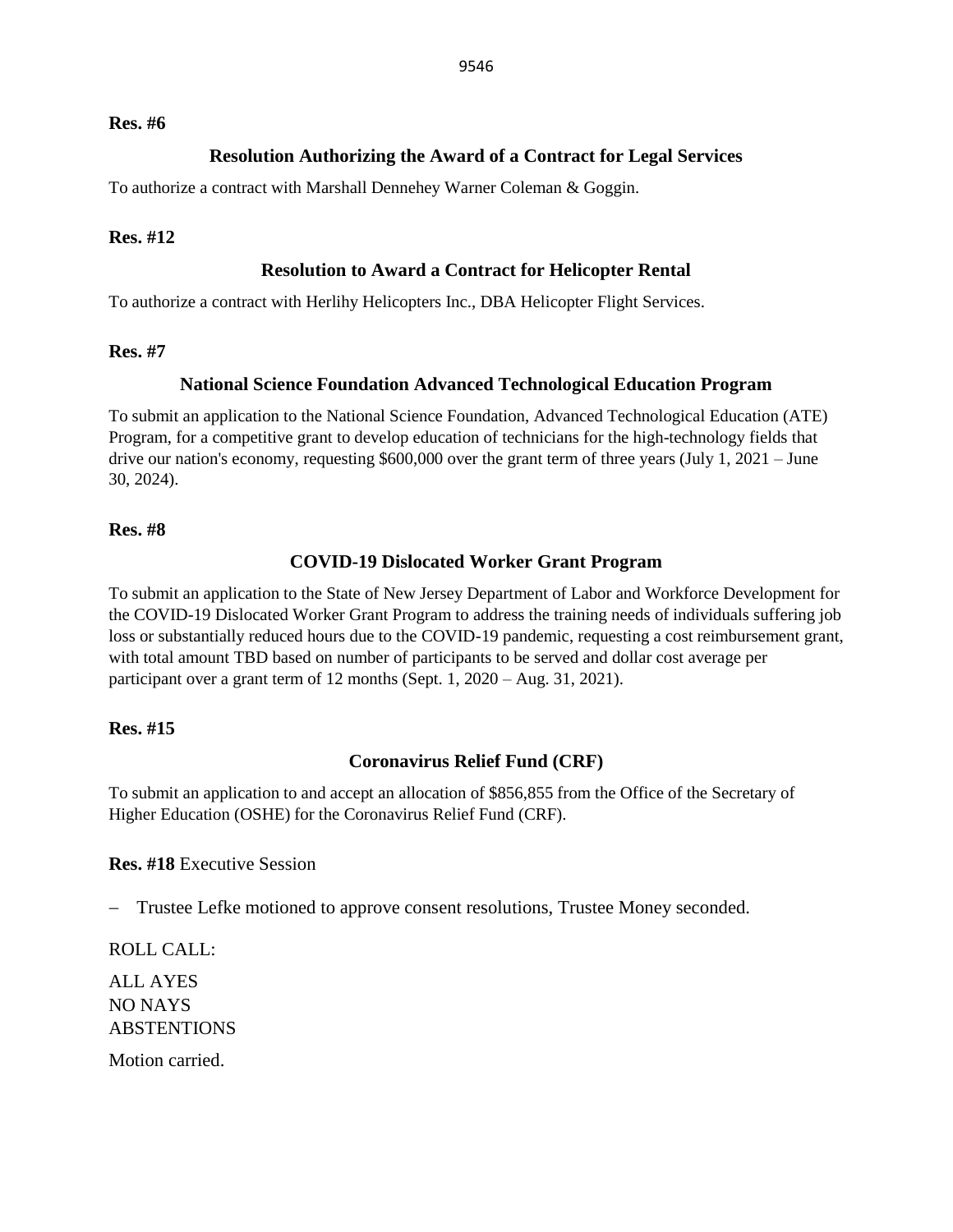9547

## **VIII. BUDGET REPORT**

Trustee Byrne reported under Resolution #2 and Res. #3 – Regular Resolutions.

# **IX. REGULAR RESOLUTIONS**

**Res. #2** FY20 Draft Financial Statement for twelve months ended June 30, 2020 as of August 10, 2020.

Trustee Byrne stated the following:

- − As of this draft report, the College has earned 99.49% of revenues and expended 95.14% of expenditures. FY20 credit tuition and fee revenue exceeded budget. The College implemented cost savings measures yielding expense savings. As a result, it is expected that there will be a positive net margin for FY20. The fiscal year end closing process is on-going, and the final FY20 net margin is dependent on finalizing the year end entries and audit.
- − The Audit Entrance conference took place at this month's Budget, Finance and Audit meeting. The auditors' fieldwork will begin in the next month.
- − Trustee Lefke motioned to approve Resolution #2, Trustee Money seconded.

ROLL CALL:

ALL AYES NO NAYS NO ABSTENTIONS

Motion carried.

**Res. #3** FY21 Financial Statement for one month ended July 31, 2020.

Trustee Byrne stated the following:

- − As of July 31, 2020, the College has earned 8.54% of budgeted revenues and expended 9.44% of budgeted expenditures. FY21 Summer enrollment is 7.3% above the budgeted goal. Summer tuition and fee revenue is \$98,742 above the budget. There are expense and an encumbrance timing differences in this Board Report compared to the prior year, which will even out in next month's report.
- − Trustee Byrne motioned to approve Resolution #3, Trustee Torres seconded.

ROLL CALL: ALL AYES NO NAYS NO ABSTENTIONS Motion carried.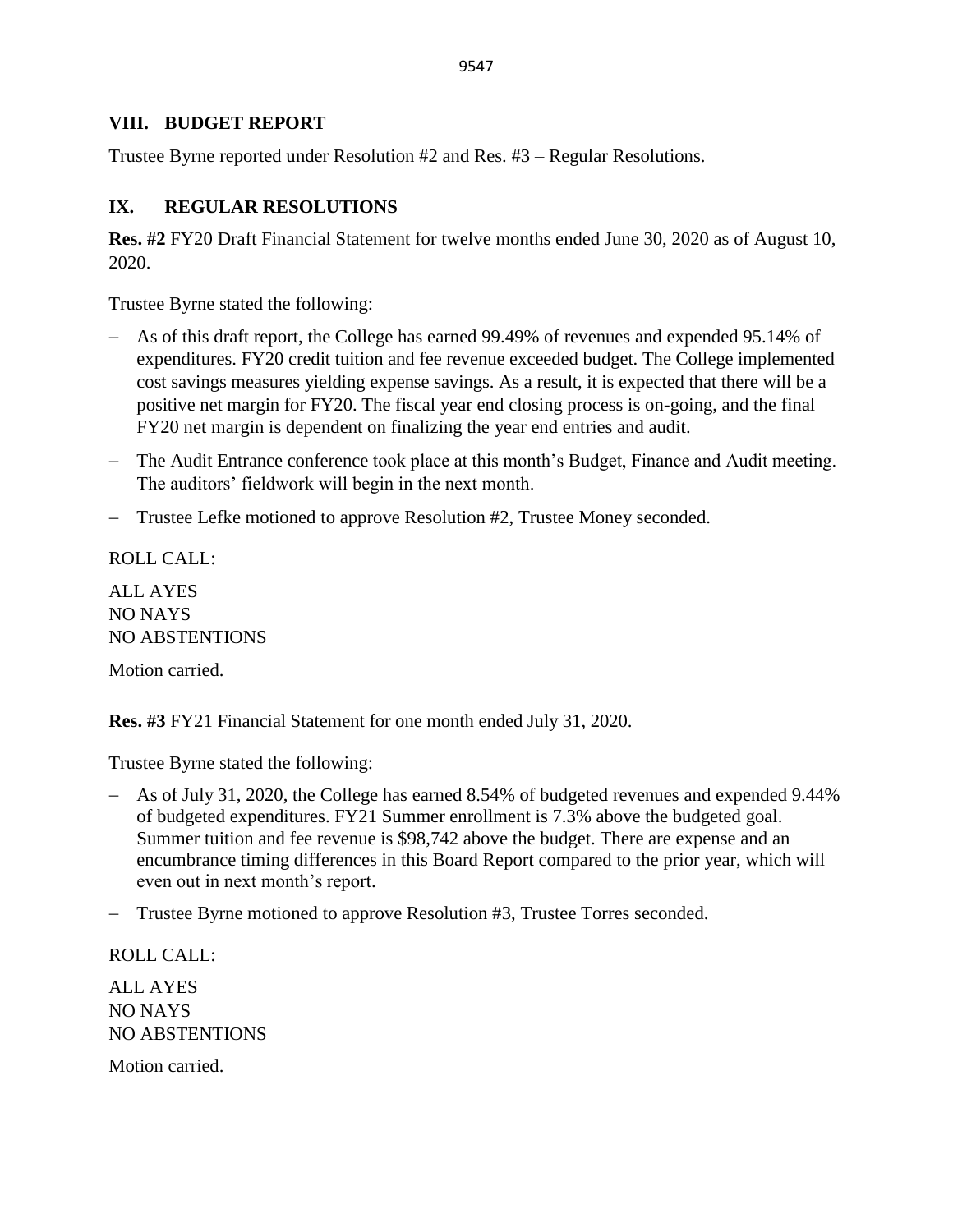#### **Student Support Services (SSS) Program**

To accept funding from the U.S. Department of Education for the Student Support Services (SSS) Program with a grant of \$348,002 per year over five years (total \$1,740,010 over 5 years) over the anticipated term of September 1, 2020 – August 31, 2025.

− Trustee Byrne motioned to approve Resolution #14, Trustee Parker seconded.

ROLL CALL:

ALL AYES NO NAYS **ABSTENTIONS** 

Motion carried.

## **Res. #13**

## **Retirement Library Specialist, Mildred Ciraolo**

*Retirement*: **Mildred Ciraolo**, Library Specialist, retroactive to June 30, 2020.

− Trustee Torres motioned to approve Resolution #13, Trustee Clemans seconded.

ROLL CALL:

ALL AYES NO NAYS ABSTENTIONS

Motion carried.

## **Res. #11**

## **Honorary Resolution Trustee Andrew Melchiorre**

To honor the legacy of former Trustee Andrew Melchiorre and extend to his family and friends its sincere condolences.

- − Trustee Money stated that Mr. Melchiorre was a "great man who loved kids," that he is glad we honor his memory today, and that we should "follow in his footsteps."
- − Trustee Parker stated that he was a "great advocate for children and a servant to the community."
- − Trustee Torres stated that he "always took us to a different level of thinking."
- − Trustee Parker motioned to approve Resolution #11, Trustee Clemans seconded.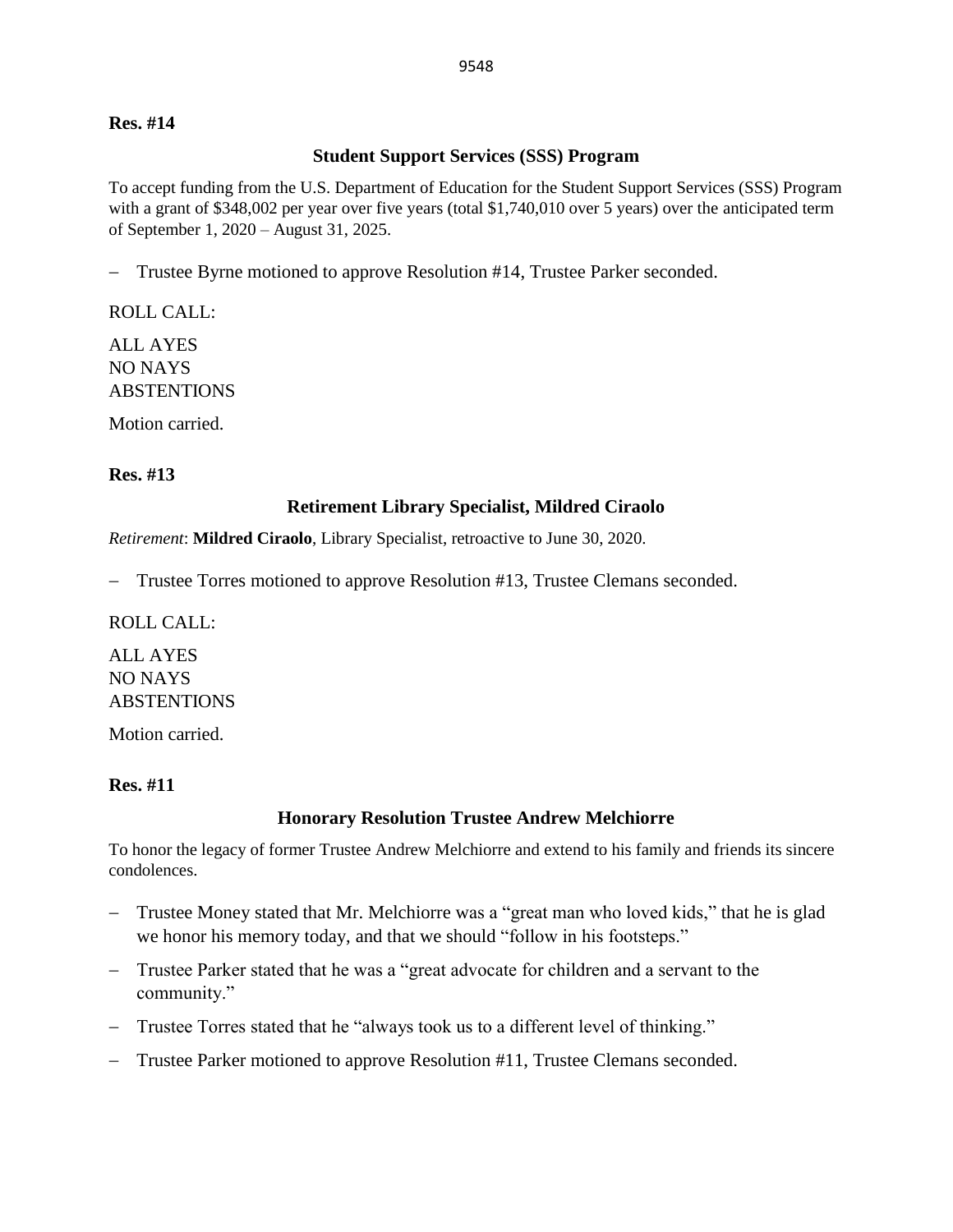## **Annual Performance Evaluation and Compensation of Dr. Barbara Gaba**

To commend Dr. Barbara Gaba for her service as an outstanding leader, and approve the continued remuneration of Dr. Barbara Gaba's salary under the current contract terms.

- − Trustee Kennedy read the resolution and cited "outstanding performance". He also acknowledged her outstanding leadership during COVID-19.
- − Trustee Mento thanked Dr. Gaba for her leadership especially during these difficult times.
- − Trustee Byrne stated, "We are lucky to have you."
- − Dr. Gaba thanked the Board for their support, and thanked the senior leadership team for their work especially during COVID-19. She also noted the high level of commitment shown by all staff to assist students during these challenging times.
- − Trustee Byrne also noted the quality of teamwork being outstanding.
- − Trustee Kennedy motioned to approve Resolution #16, Trustee Torres seconded.

# **X. COMMITTEE REPORTS**

PERSONNEL AND BOARD DEVELOPMENT

− There was no report under the Cunningham-Ruiz Bill.

# **XI. FOUNDATION REPORT**

- **XII.** Report of the Atlantic Cape Foundation-
- − Trustee Myland reported on behalf of the Foundation:
- − The Atlantic Cape Scramble 'Fore' Scholarships Golf Tournament will take place on Friday, October 16 at Cape May National Golf Club. This annual event has raised over \$300,000 in scholarship funds for our students. All Trustees are invited to participate by playing golf, becoming a sponsor, and helping us spread the word about this important event. The proceeds this year will be going to those students who are studying in the Healthcare field. Many thanks for the Mullock Family for their unwavering support and generosity of the golf course and dinner. A special thank you to Christina Clemans for her amazing support as the Hospitality Sponsor.
- Since our last Board Meeting, the Foundation has received \$150,000 from the Doherty Family Foundation for scholarships for Cape May County residents. In addition, the Foundation received \$25,000 from Atlantic City Electric for scholarships in STEM. These students will be invited to interview for Summer Intern positions within Atlantic City Electric. We received \$10,000 from Robert Sydney Needham Foundation and \$25,000 for Bacharach Rehabilitation Center for nursing scholarships.